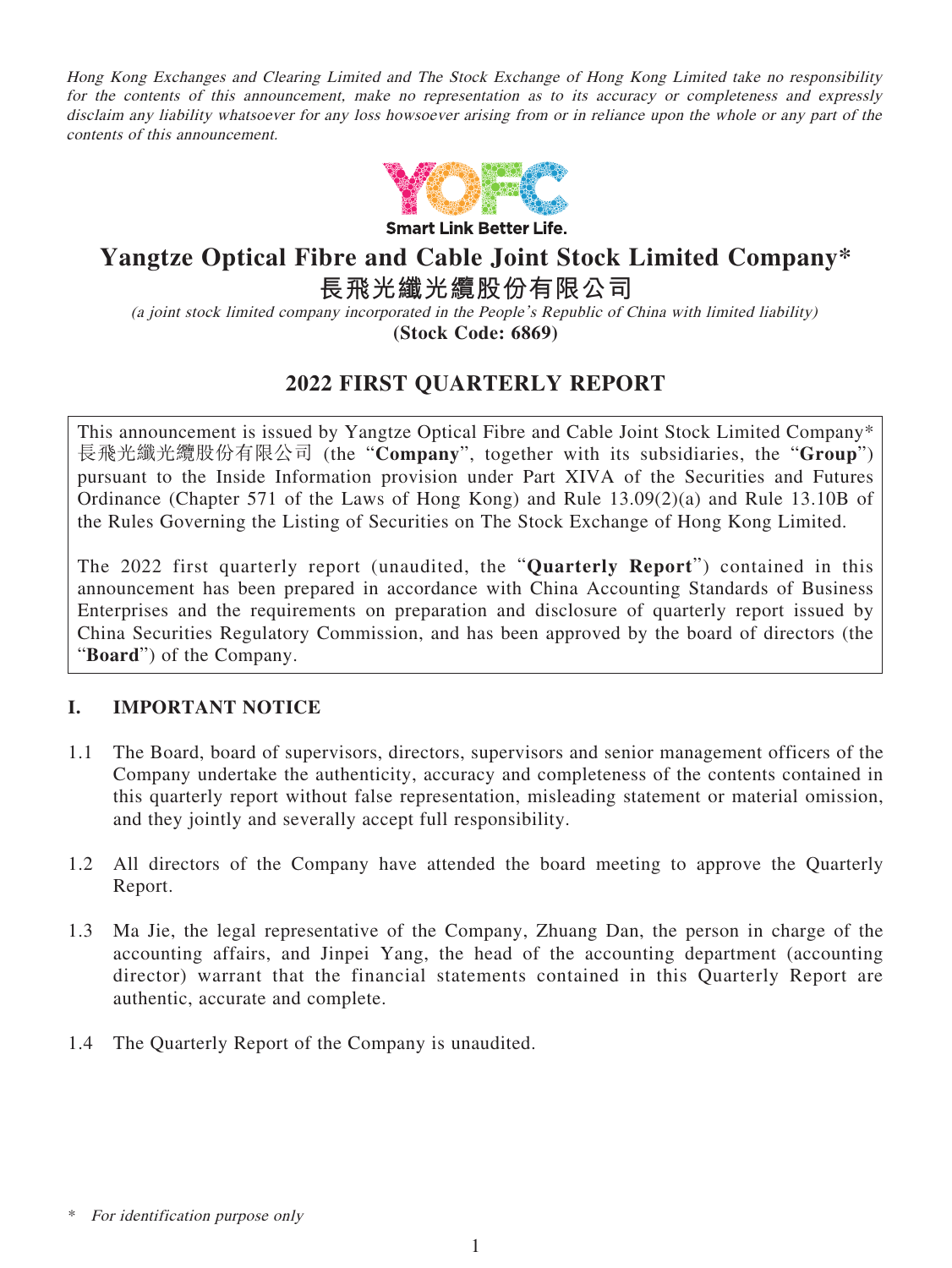#### **II. CORPORATE INFORMATION**

#### **2.1 Major financial data**

#### (Expressed in Renminbi "**RMB**")

Expressed in RMB

|                                                                                                                                                           | As at<br>31 March 2022                                        | As at 31 December 2021                                             |                             | Increase<br>compared to the<br>end of last year                             |
|-----------------------------------------------------------------------------------------------------------------------------------------------------------|---------------------------------------------------------------|--------------------------------------------------------------------|-----------------------------|-----------------------------------------------------------------------------|
|                                                                                                                                                           | (Unaudited)                                                   | (Before adjustment)                                                | (After adjustment)          | $(\%)$                                                                      |
| Total assets<br>Total equity attributable to                                                                                                              | 21,405,186,623                                                | 19,478,649,093                                                     | 19,478,649,093              | 9.89                                                                        |
| equity shareholders of the Company                                                                                                                        | 10,002,147,121                                                | 9,781,997,943                                                      | 9,781,997,943               | 2.25                                                                        |
|                                                                                                                                                           | For the three<br>months ended<br>31 March 2022<br>(Unaudited) | For the three months ended<br>31 March 2021<br>(Before adjustment) | (After adjustment)          | <b>Increase</b><br>compared to the<br>same period of<br>last year<br>$(\%)$ |
| Operating income<br>Net profit for the period attributable to<br>equity shareholders of the Company                                                       | 2,981,678,053<br>203,577,445                                  | 1,911,894,833<br>84,463,087                                        | 1,911,894,833<br>84,463,087 | 55.95<br>141.03                                                             |
| Net profit for the period attributable to<br>equity shareholders of the Company<br>excluding non-recurring items<br>Net cash used in operating activities | 157,326,423<br>(277,078,031)                                  | 74,527,461<br>(372, 956, 016)                                      | 74,527,461<br>(372,956,016) | 111.10<br>Not applicable                                                    |
| Basic earnings per share (RMB)<br>Diluted earnings per share (RMB)                                                                                        | 0.27<br>0.27                                                  | 0.11<br>0.11                                                       | 0.11<br>0.11                | 145.45<br>145.45                                                            |
| Weighted average return on equity $(\%)$                                                                                                                  | 2.06                                                          | 0.93                                                               | 0.93                        | Increased by 1.13<br>percentage points                                      |

Reasons for retroactive adjustment or restatement:

According to the implementation question and answer on transportation costs issued by the Ministry of Finance in November 2021, the transportation costs incurred to fulfill a contract before control of the goods is transferred, the Group has recognised such costs as contract fulfillment costs and presented as "operating costs" in the income statement. Previously, such costs were presented as "selling expenses". In the fourth quarter of 2021, the Group has applied the above changes in accounting policies retrospectively.

Effects of the above changes in accounting policies on the consolidated income statement for the first quarter of 2021 are summarised as follows:

| Net profit for the period attributable to equity shareholders |              |
|---------------------------------------------------------------|--------------|
| of the Company before adjustment                              | 84,463,087   |
| Operating costs                                               | 51,084,486   |
| Selling and distribution expenses                             | (51,084,486) |
| Net profit for the period attributable to equity shareholders |              |
| of the Company after adjustment                               | 84,463,087   |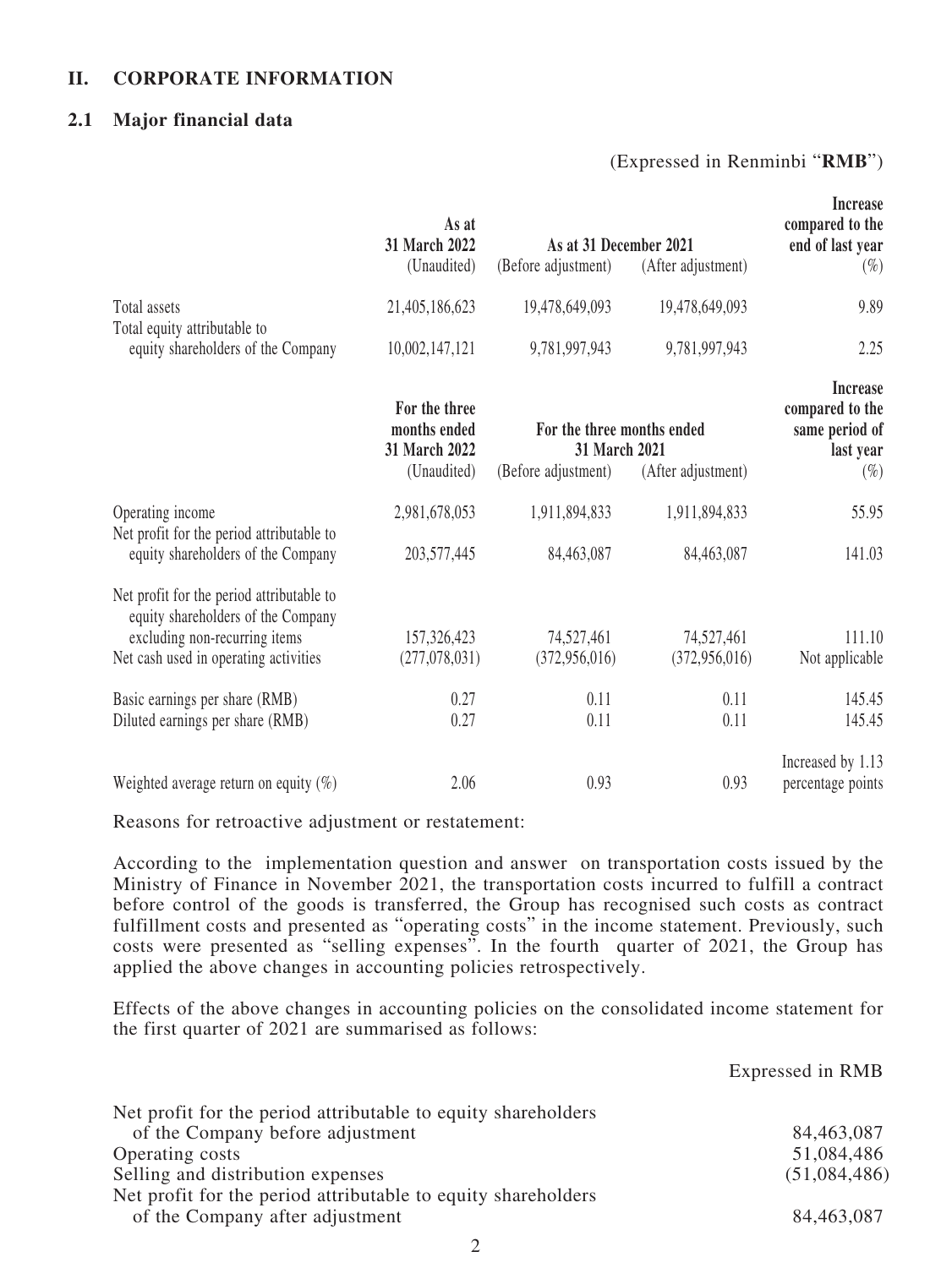# **2.2 Non-recurring items and amount**

 $\sqrt{\text{Applied}} = \Box$  Not applicable

(Expressed in RMB)

| <b>Items</b>                                                                                                                                                                                                                                           | For the three<br>months ended<br><b>31 March 2022</b><br>(Unaudited) | <b>Note</b> |
|--------------------------------------------------------------------------------------------------------------------------------------------------------------------------------------------------------------------------------------------------------|----------------------------------------------------------------------|-------------|
| Losses from disposal of non-current assets                                                                                                                                                                                                             | (661, 874)                                                           |             |
| Government grants accounted into current gains or losses<br>(other than government grants closely related to the<br>businesses of the Company, and in a fixed or quantifiable<br>amount in conformity with the common standards of the                 |                                                                      |             |
| State)                                                                                                                                                                                                                                                 | 18,265,232                                                           |             |
| The investment cost of acquiring subsidiaries, associated<br>enterprises and joint ventures is less than the income from<br>the fair value of the identifiable net assets of the invested                                                              |                                                                      |             |
| entity at the time of acquiring the investment                                                                                                                                                                                                         | 31,736,348                                                           |             |
| Changes in fair value of financial assets and liabilities held<br>for trading, and disposal of financial assets and liabilities<br>held for trading and available-for-sale financial assets,<br>other than those held for effective hedging related to |                                                                      |             |
| normal operations                                                                                                                                                                                                                                      | 1,470,298                                                            |             |
| Other non-operating income and expenses other than the<br>above items                                                                                                                                                                                  | 627,264                                                              |             |
| Other items accorded with the definition of non-recurring<br>profit or loss                                                                                                                                                                            | 182,853                                                              |             |
| Impact on non-controlling interests (after tax)                                                                                                                                                                                                        | (2,303,643)                                                          |             |
| Income tax effect                                                                                                                                                                                                                                      | (3,065,456)                                                          |             |
| <b>Total</b>                                                                                                                                                                                                                                           | 46,251,022                                                           |             |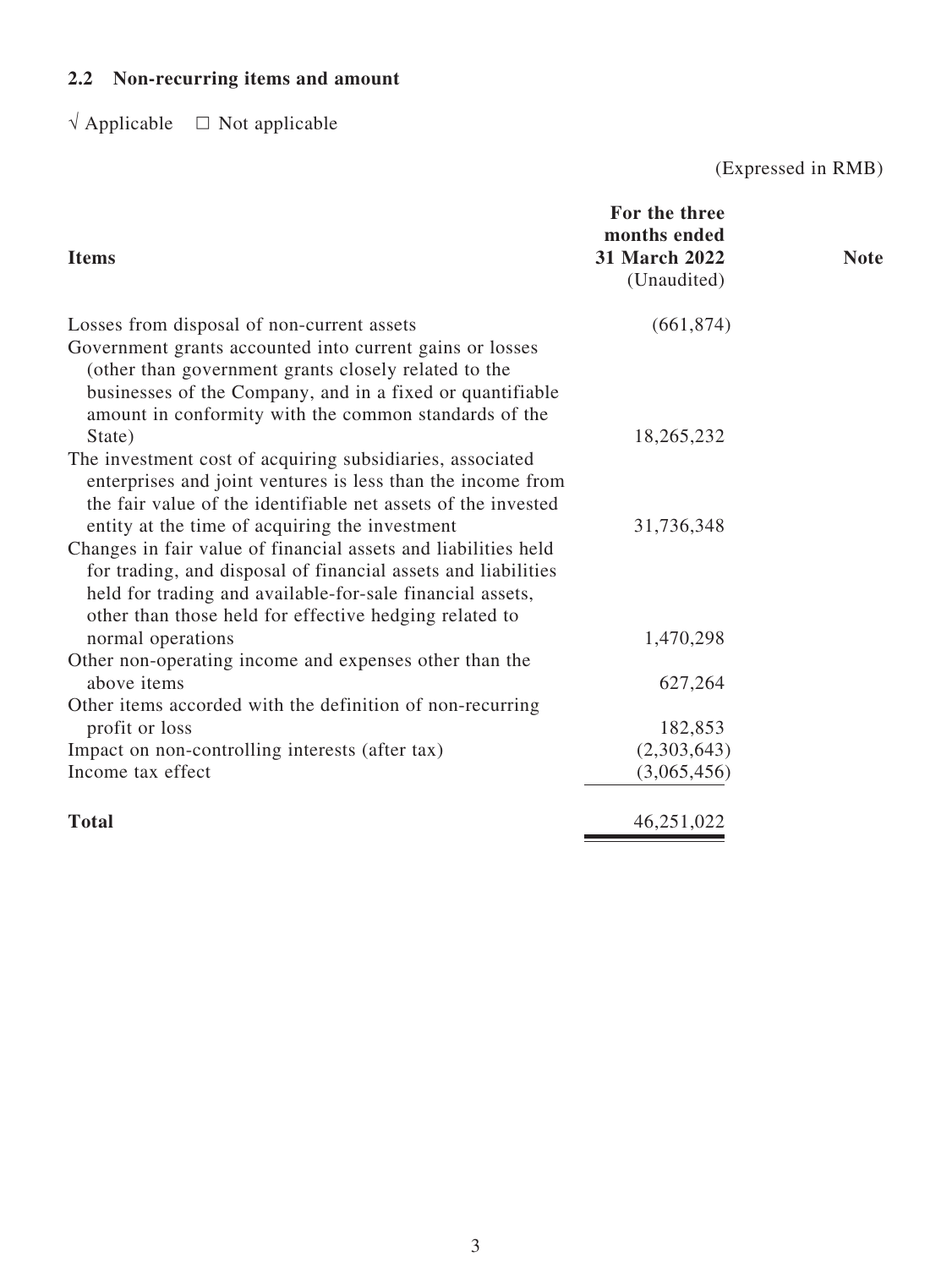# **2.3 Changes and reasons of main accounting data and financial indicators**

| <b>Item</b>                                                                                                                | <b>Change</b><br>$(\%)$ | proportion Main reason                                                                                    |
|----------------------------------------------------------------------------------------------------------------------------|-------------------------|-----------------------------------------------------------------------------------------------------------|
| Operating income                                                                                                           | 55.95                   | mainly due to the increase of sales volume and unit price<br>of main products during the reporting period |
| Net profit for the<br>period attributable to<br>equity shareholders<br>of the Company                                      | 141.03                  | mainly due to the increase of sales volume and unit price<br>of main products during the reporting period |
| Net profit for the<br>period attributable to<br>equity shareholders<br>of the Company<br>excluding non-<br>recurring items | 111.10                  | mainly due to the increase of sales volume and unit price<br>of main products during the reporting period |
| Basic earnings per<br>share (RMB)                                                                                          |                         | 145.45 mainly due to the increase of profit as compared with the<br>same period of last year              |
| Diluted earnings per<br>share (RMB)                                                                                        | 145.45                  | mainly due to the increase of profit as compared with the<br>same period of last year                     |
| Cash flows generated<br>from investing<br>activities                                                                       | 322.18                  | due to external project investment during the reporting<br>period                                         |
| Cash flows generated<br>from financing<br>activities                                                                       | 128.82                  | due to raising funds for investment demands of the external<br>project during the reporting period        |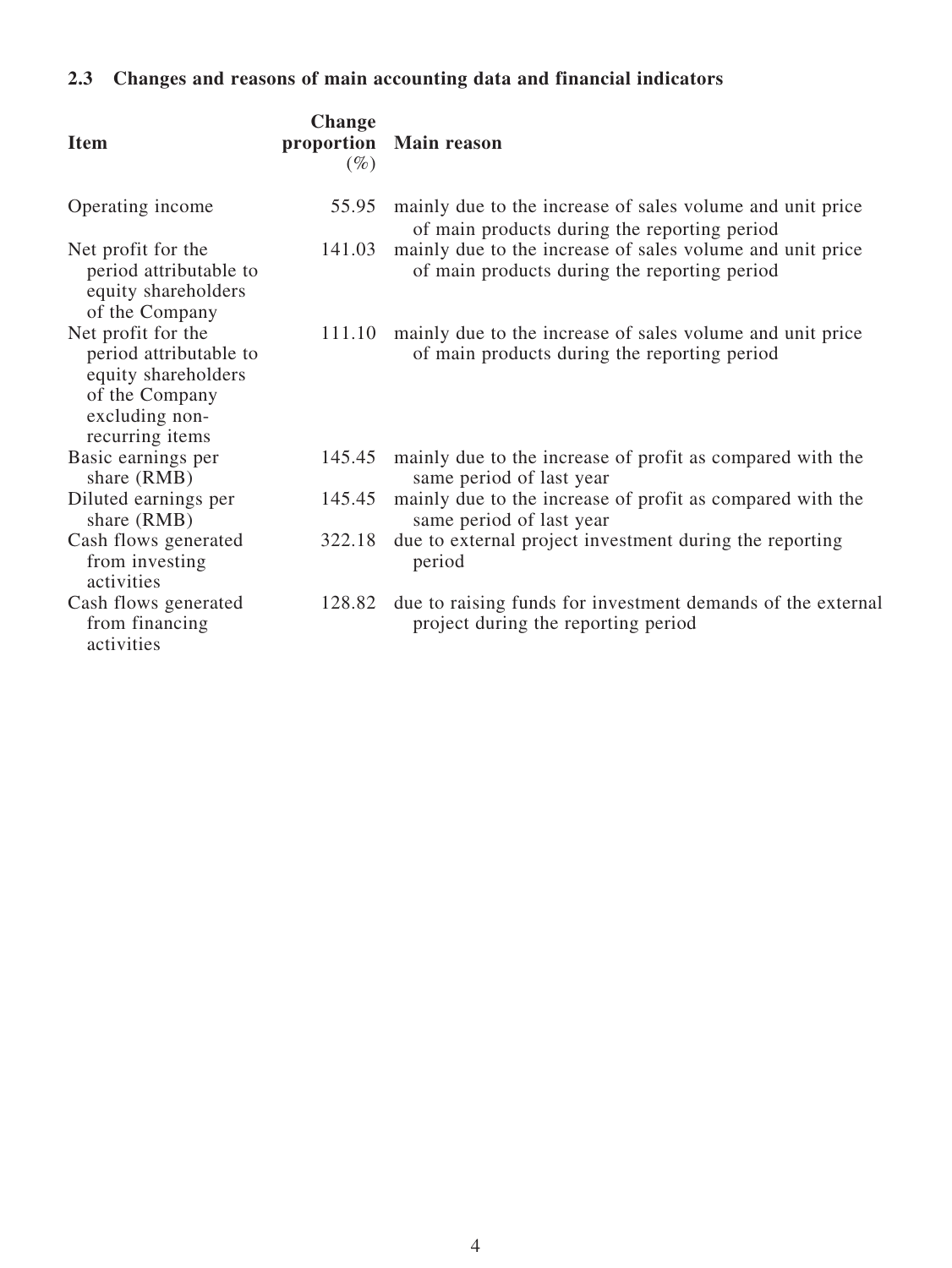#### **III. INFORMATION OF SHAREHOLDERS**

# **3.1 Total number of shareholders, the shareholding of top ten shareholders and top ten tradable shareholders (or unrestricted shareholders) as at the end of the reporting period**

Unit: share

Total number of shareholders 22,266

Enterprise

| Shareholding of top ten shareholders                                                                     |                                                          |                      |                                   |                                       |               |                             |
|----------------------------------------------------------------------------------------------------------|----------------------------------------------------------|----------------------|-----------------------------------|---------------------------------------|---------------|-----------------------------|
| Name of shareholders<br>(full name)                                                                      | Shareholding<br>as the end of<br>the reporting<br>period | Percentage<br>$(\%)$ | <b>Restricted</b><br>shareholding | Pledged or locked-up<br><b>Status</b> | <b>Number</b> | Nature of<br>shareholders   |
| China Huaxin Post and TelecomTechnologies Co., Ltd.                                                      | 179,827,794                                              | 23.73                | $\boldsymbol{0}$                  | Nil                                   | 0             | State-owned<br>legal person |
| Draka Comteq B.V.                                                                                        | 179,827,794                                              | 23.73                | $\theta$                          | Nil                                   | $\theta$      | Overseas legal<br>person    |
| <b>HKSCC Nominees Limited</b>                                                                            | 171,603,349                                              | 22.64                | $\theta$                          | Nil                                   | 0             | Overseas legal<br>person    |
| Wuhan Yangtze Communications Industry Group Co., Ltd.                                                    | 119,937,010                                              | 15.82                | $\boldsymbol{0}$                  | Nil                                   | 0             | State-owned<br>legal person |
| Ningbo Ruitu Business Management Consulting<br>Partnership Enterprise                                    | 10,553,390                                               | 1.39                 | $\pmb{0}$                         | Nil                                   | 0             | Others                      |
| Ningbo Ruiying Business Management Consulting<br>Partnership Enterprise                                  | 6,153,500                                                | 0.81                 | 0                                 | Nil                                   | 0             | Others                      |
| China Resources Shenguotou Trust Co., Ltd. - China<br>Resources Trusts • ShengLi No. 5-Single Fund Trust | 4,570,227                                                | 0.60                 | $\boldsymbol{0}$                  | Nil                                   | 0             | Others                      |
| Hong Kong Securities Clearing Company Limited                                                            | 3,925,400                                                | 0.52                 | $\theta$                          | Nil                                   | 0             | Overseas legal<br>person    |
| Shannxi International Trust Co., Ltd - Shannguotou .<br>Fortune No. 59 Single Fund Trust                 | 3,864,400                                                | 0.51                 | $\boldsymbol{0}$                  | Nil                                   | 0             | Others                      |
| Ningbo Ruiqi Business Management Partnership                                                             | 2,430,345                                                | 0.32                 | $\pmb{0}$                         | Nil                                   | 0             | Others                      |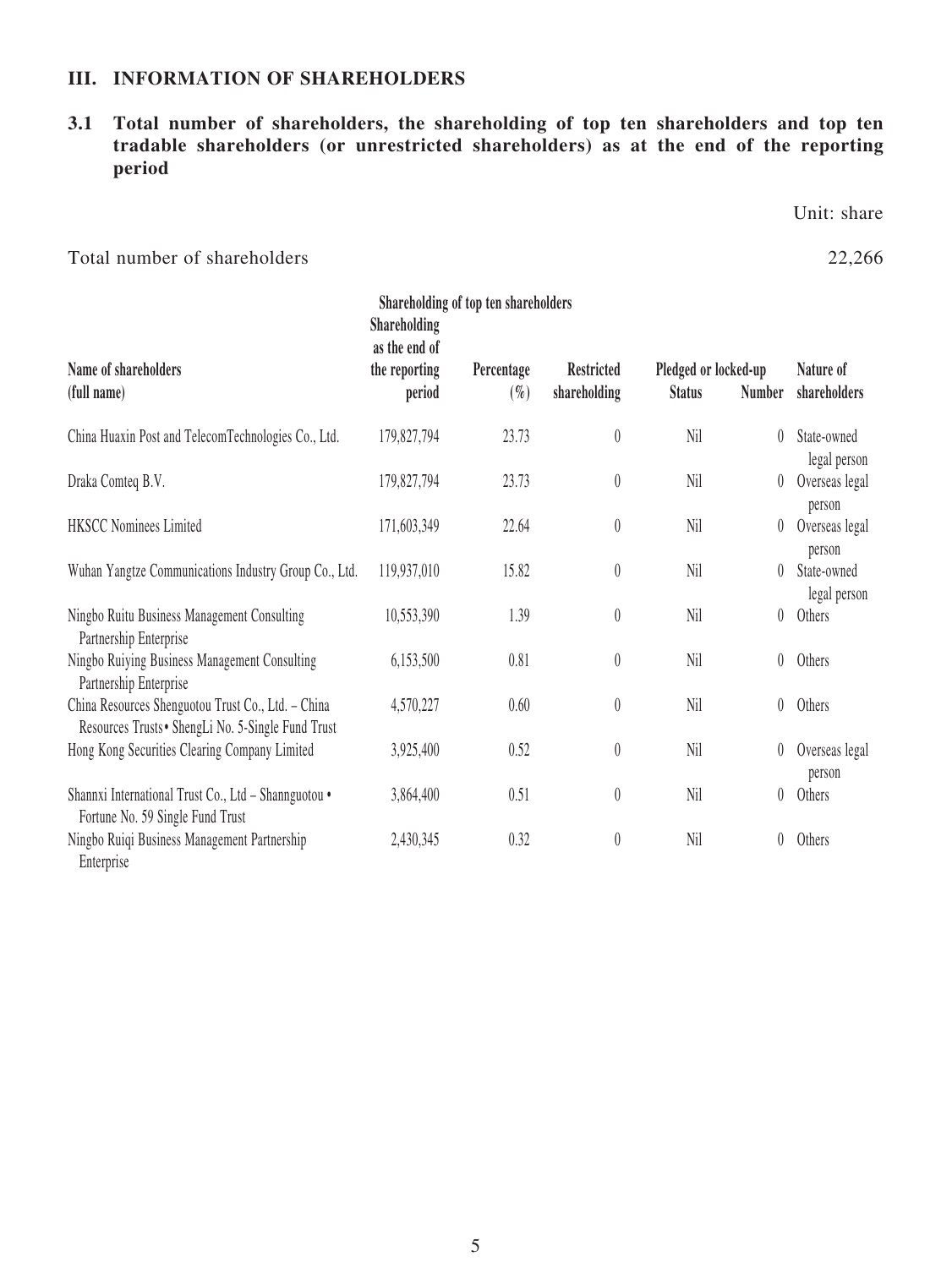#### **Shareholding of top ten unrestricted shareholders**

|                                                                                                                  | Number of<br>unrestricted | Class and number of shares                                           |               |
|------------------------------------------------------------------------------------------------------------------|---------------------------|----------------------------------------------------------------------|---------------|
| Name of shareholders                                                                                             | tradable shares held      | <b>Class</b>                                                         | <b>Number</b> |
| China Huaxin Post and TelecomTechnologies Co., Ltd.                                                              | 179,827,794               | RMB ordinary shares<br>Overseas listed                               | 179,827,794   |
| Draka Comteq B.V.                                                                                                | 179,827,794               | foreign shares<br>Overseas listed                                    | 179,827,794   |
| <b>HKSCC Nominees Limited</b>                                                                                    | 171,603,349               | foreign shares                                                       | 171,603,349   |
| Wuhan Yangtze Communications Industry Group Co., Ltd.<br>Ningbo Ruitu Business Management Consulting Partnership | 119,937,010               | RMB ordinary shares                                                  | 119,937,010   |
| Enterprise<br>Ningbo Ruiying Business Management Consulting Partnership                                          | 10,553,390                | RMB ordinary shares                                                  | 10,553,390    |
| Enterprise<br>China Resources Shenguotou Trust Co., Ltd. - China Resources                                       | 6,153,500                 | RMB ordinary shares                                                  | 6,153,500     |
| Trusts • ShengLi No. 5-Single Fund Trust                                                                         | 4,570,227                 | RMB ordinary shares                                                  | 4,570,227     |
| Hong Kong Securities Clearing Company Limited<br>Shanxi International Trust Co., Ltd - Shanguotou .              | 3,925,400                 | RMB ordinary shares                                                  | 3,925,400     |
| Fortune No. 59 Single Fund Trust<br>Ningbo Ruiqi Business Management Consulting Partnership                      | 3,864,400                 | RMB ordinary shares                                                  | 3,864,400     |
| Enterprise                                                                                                       | 2,430,345                 | RMB ordinary shares                                                  | 2,430,345     |
| Explanation of associations or actions in concert among the above                                                |                           | There are related relationship for common executive partners among   |               |
| shareholders                                                                                                     |                           | Ningbo Ruitu Business Management Consulting Partnership              |               |
|                                                                                                                  |                           | Enterprise, Ningbo Ruiying Business Management Consulting            |               |
|                                                                                                                  |                           | Partnership Enterprise, Ningbo Ruiqi Business Management             |               |
|                                                                                                                  |                           | Consulting Partnership Enterprise. In addition, the Company does not |               |
|                                                                                                                  |                           | know whether the other shareholders mentioned above are related to   |               |

Explanation of holders of preferred shares with resumed voting right Not applicable and the number of shares held

# **3.2 Total number of and top ten holders of preference shares and their unrestricted shareholdings as at the end of the reporting period**

each other or are acting in concert.

 $\Box$  Applicable  $\sqrt{\ }$  Not applicable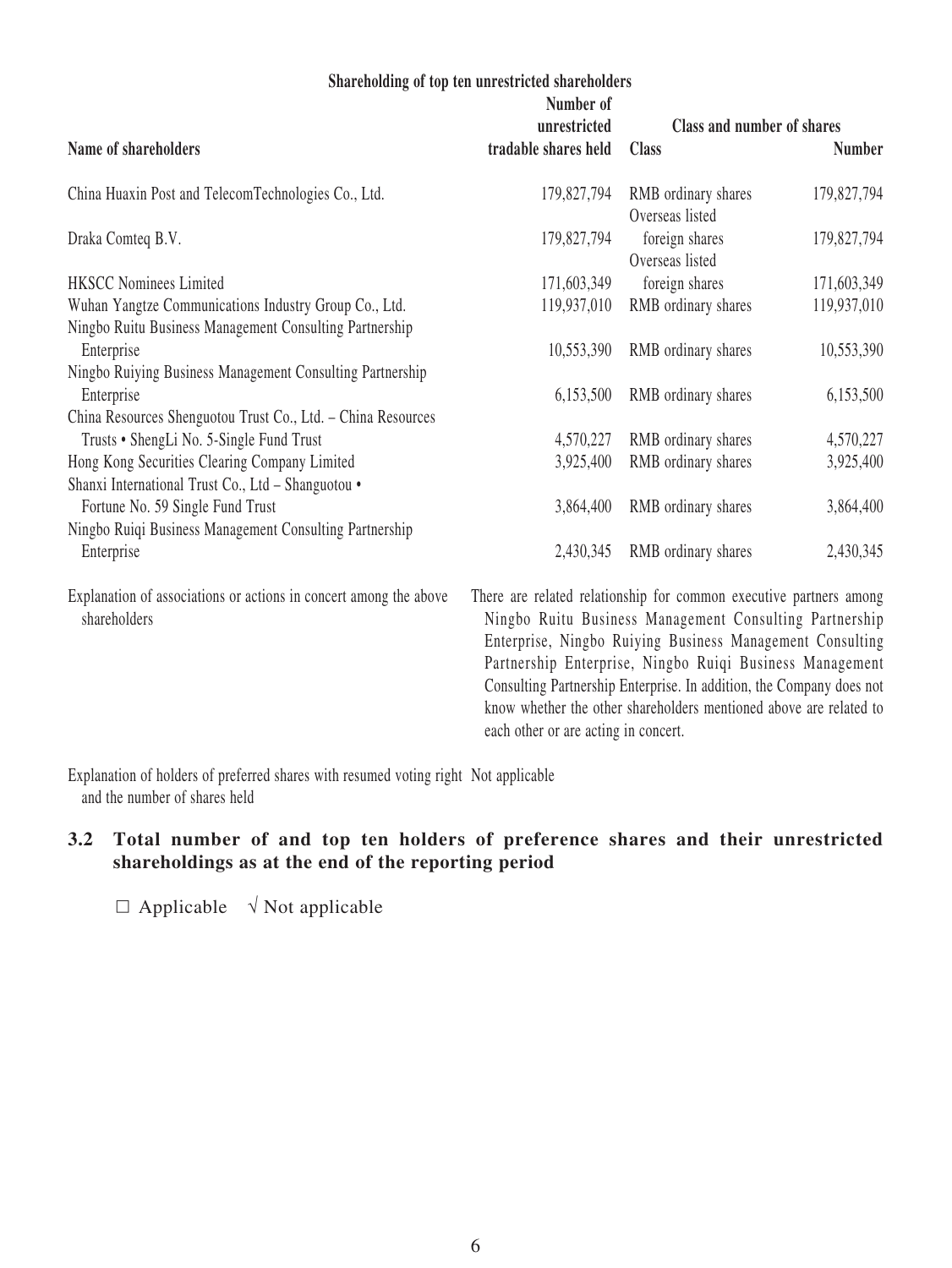#### **IV. OTHER REMINDERS**

Other important information about the company's operation in the reporting period that needs to be reminded of investors' attention

 $\sqrt{a}$  Applicable  $\Box$  Not applicable

In January 2022, the Company, based on the assets appraisal report (Su Zhong Tian Ping Bao zi (2021)1101) issued by Jiangsu Zhongqi Huatian assets appraisal Co.,Ltd., in which the base date of valuation was 30 June 2021 and the fair value of identifiable net assets was RMB374.00 million, acquired 49% of equity of Yangtze Optical Cable (Suzhou) Company Limited ("**YOFC Suzhou**") with a consideration of RMB183.26 million. Prior to the acquisition, the Company held 48% of YOFC Jiangsu. The transaction was completed in January 2022, during the reporting period YOFC Jiangsu has become a subsidiary of the Company.

The Company and Wuhan Ruixin Investment Management Co., Ltd. ("**Wuhan Ruixin**") (an indirect wholly-owned subsidiary of the Company) entered into the Joint Investment Agreement with YOFC Science & Innovation Industry Fund Partnership (LP), Hangzhou Dahe Thermo-Magnetic Co., Ltd., Shanghai Shenhe Investment Co., Ltd., Wuhu Haiwo Hard Technology Venture Capital Fund Partnership (Limited Partnership), Wuhu Zewan No. 2 Investment Management Partnership (Limited Partnership), Wuhan Optics Valley New Technology Industry Investment Co., Ltd. and Shanghai Linjun Electronic Technology Co., Ltd on 8 March 2022 to form the Consortium and to jointly bid in the Overall Transaction Plan listed on the Anhui Changjiang Equity Exchange. Upon Completion, Wuhu Tus Semiconductor Co., Ltd. and Wuhu THZ Engineering Centre Co., Ltd. will become subsidiaries of the Company. On 10 March 2022, the Company has received confirmation letters from the Anhui Changjiang Equity Exchange dated 10 March 2022, which confirmed that the Consortium has been selected as the successful bidder for the Equity Transfer Transactions. The aggregate amount payable by the Company and Wuhan Ruixin under the Equity Transfer Transactions will be RMB779,672,862. Further details of this transaction are set out in the Company's announcements dated on 9 March 2022 and 11 March 2022.

On April 7, 2022, the Company, Mr. Zhu Wei ("**Mr. Zhu**"), Mr. Ding Yong, Ms. Jiang Rongzhi, Ms. Wang Xiaohong and TDG Holding Co., Ltd. entered into the Share Transfer Agreement for the acquisition of 12.72% of Broadex Technologies Co., Ltd.'s (the "**Target**") issued share capital. The consideration payable by the Company under the Share Transfer Agreement amounts to RMB1,027,950,000. On April 7, 2022, the Company and Mr. Zhu entered into the Voting Right Entrustment Agreement pursuant to which Mr. Zhu agreed to entrust the Company to exercise all voting rights attached to 22,110,372 shares of the Target, representing 12.71% of the existing issued share capital of the Target. Upon completion of the acquisition, the Company will  $\overline{(i)}$  control 25.43% of the voting rights of the Target (being the shareholder with control over the largest voting rights of the Target); and (ii) control the composition of a majority of the board of directors of the Target. Accordingly, the Target will become a non wholly-owned subsidiary of the Company and the financial results of the Target will be consolidated into the Company's consolidated financial statements upon completion of the acquisition. Further details of this transaction are set out in the Company's announcement dated 7 April 2022.

# By order of the Board **Yangtze Optical Fibre and Cable Joint Stock Limited Company\* 長飛光纖光纜股份有限公司 Ma Jie** Chairman

#### Wuhan, PRC, 29 April 2022

As at the date of this announcement, the Board comprises Mr. Zhuang Dan as executive director; Mr. Ma Jie, Mr. Philippe Claude Vanhille, Mr. Guo Tao, Mr. Pier Francesco Facchini, Mr. Frank Franciscus Dorjee, Mr. Xiong Xiangfeng and Ms. Lai Zhimin, as non-executive directors; Mr. Bingsheng Teng, Mr. Liu Deming, Mr. Song Wei and Dr. Wong Tin Yau, Kelvin, as independent non-executive directors.

\* For identification purpose only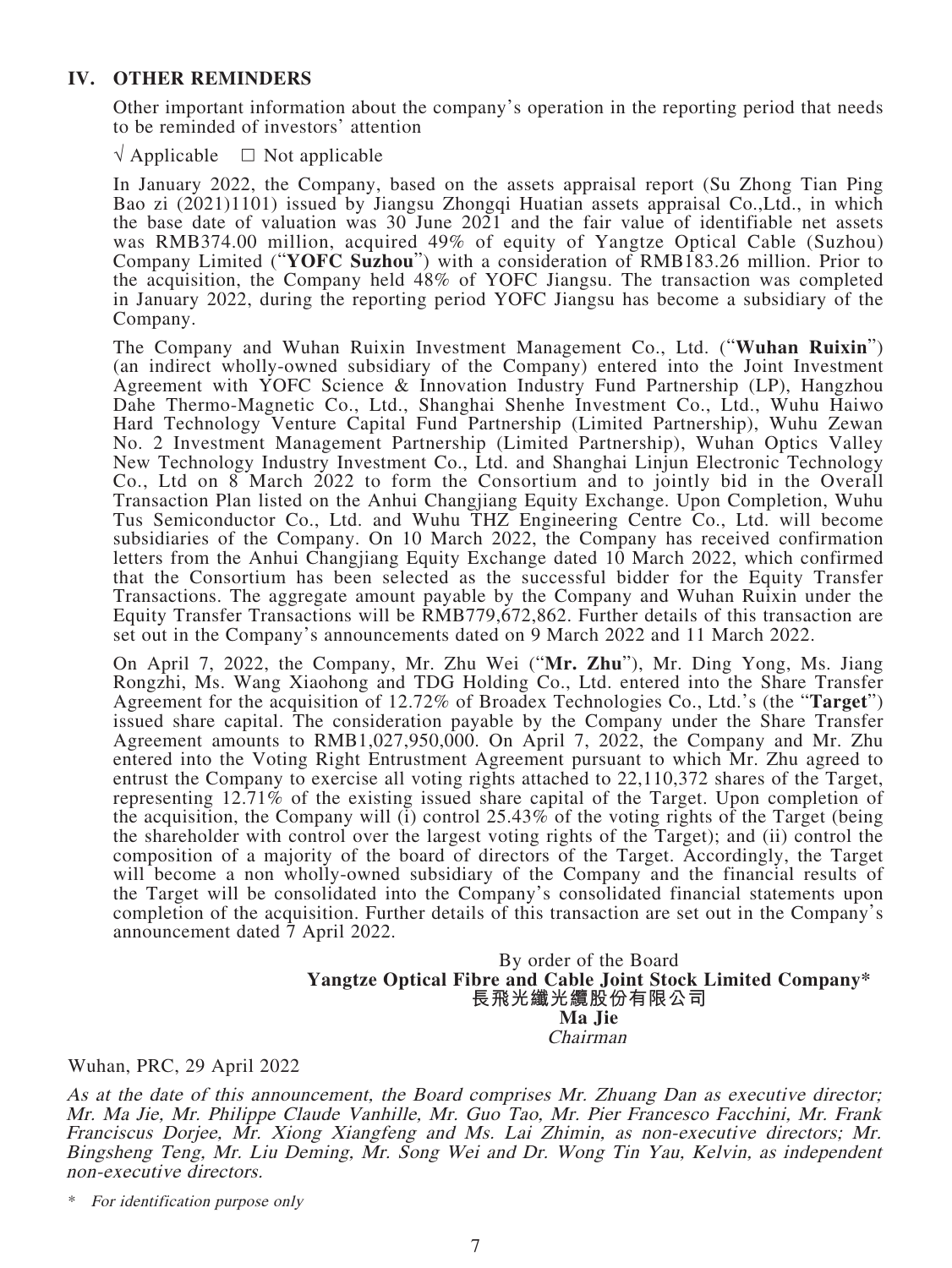## **V. APPENDIX**

#### **5.1 Financial statements**

#### **Consolidated Balance Sheet As at 31 March 2022**

# **Entity: Yangtze Optical Fibre and Cable Joint Stock Limited Company**

(Expressed in RMB yuan)

|                                         | 31 March       | 31 December    |
|-----------------------------------------|----------------|----------------|
| <b>Items</b>                            | 2022           | 2021           |
|                                         | (Unaudited)    | (Audited)      |
| <b>Current assets:</b>                  |                |                |
| Cash at bank and on hand                | 3,379,463,130  | 2,771,270,979  |
| Financial assets held for trading       | 1,520,406,168  | 1,530,491,700  |
| <b>Bills</b> receivable                 | 422,564,122    | 418,221,770    |
| Accounts receivable                     | 5,026,544,377  | 4,160,711,743  |
| Receivables under financing             | 182,089,783    | 84,479,696     |
| Prepayments                             | 192,383,852    | 146,270,862    |
| Other receivables                       | 158,474,186    | 134,828,819    |
| Including: Interest receivable          |                |                |
| Dividends receivable                    | 522,212        | 624,793        |
| Inventories                             | 2,717,006,755  | 2,763,022,541  |
| Other current assets                    | 369,850,746    | 304,514,823    |
| <b>Total current assets</b>             | 13,968,783,119 | 12,313,812,933 |
| <b>Non-current assets:</b>              |                |                |
| Long-term equity investments            | 1,549,247,343  | 1,684,470,508  |
| Investments in other equity instruments | 47,040,221     | 50,329,539     |
| Other non-current financial assets      | 47,986,829     | 47,470,870     |
| Fixed assets                            | 3,865,512,576  | 3,763,663,869  |
| Construction in progress                | 638,128,002    | 608, 357, 734  |
| Right-of-use assets                     | 43,035,707     | 46,693,199     |
| Intangible assets                       | 396,266,294    | 314,484,005    |
| Goodwill                                | 41,153,335     | 27, 145, 122   |
| Long-term deferred expenses             | 20,883,935     | 18,829,365     |
| Deferred tax assets                     | 163,498,664    | 144,414,651    |
| Other non-current assets                | 623,650,598    | 458,977,298    |
| <b>Total non-current assets</b>         | 7,436,403,504  | 7,164,836,160  |
| <b>Total assets</b>                     | 21,405,186,623 | 19,478,649,093 |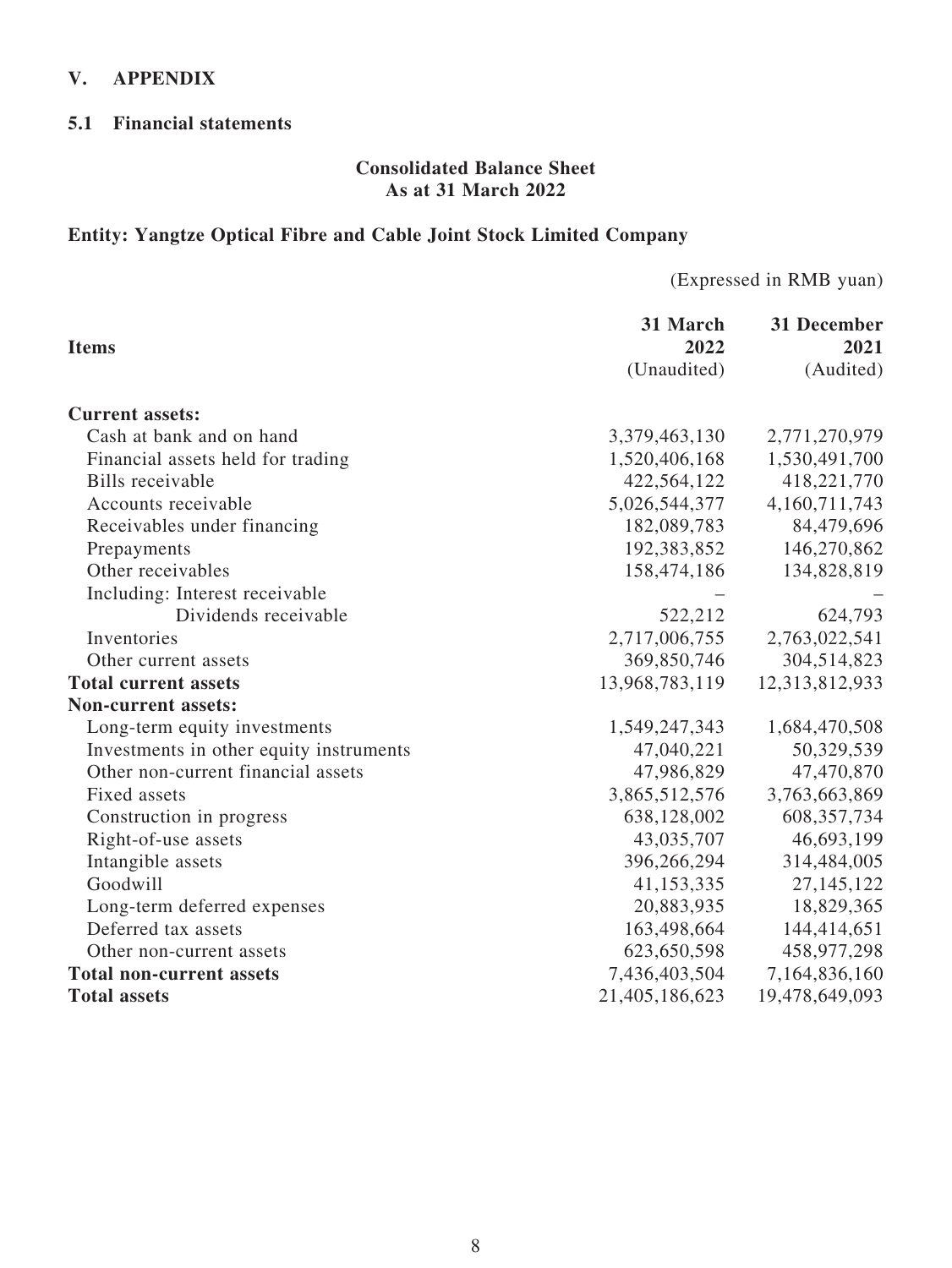| <b>Items</b>                                             | 31 March<br>2022 | 31 December<br>2021 |
|----------------------------------------------------------|------------------|---------------------|
|                                                          | (Unaudited)      | (Audited)           |
| <b>Current liabilities:</b>                              |                  |                     |
| Short-term loans                                         | 2,585,996,205    | 1,717,697,001       |
| Financial liabilities held for trading                   | 2,819,400        | 2,144,400           |
| Bills payable                                            | 1,127,190,918    | 940,550,221         |
| Accounts payable                                         | 1,926,506,438    | 1,773,023,142       |
| <b>Contract liabilities</b>                              | 780,579,026      | 762,017,133         |
| Employee benefits payable                                | 279,712,990      | 260,469,853         |
| Taxes payable                                            | 102,696,739      | 90,519,103          |
| Other payables                                           | 444,127,763      | 452,225,764         |
| Including: Interest payable                              |                  |                     |
| Dividend payable                                         |                  |                     |
| Non-current liabilities due within one year              | 533,271,639      | 533, 393, 055       |
| Other current liabilities                                | 22,538,025       | 30,891,253          |
| <b>Total current liabilities</b>                         | 7,805,439,143    | 6,562,930,925       |
| <b>Non-current liabilities:</b>                          |                  |                     |
| Long-term loans                                          | 1,699,500,000    | 1,289,500,000       |
| Debenture payable                                        | 492, 367, 156    | 488,075,933         |
| Lease liabilities                                        | 31,803,184       | 37,516,751          |
| Deferred income                                          | 269,166,084      | 281,246,701         |
| Deferred tax liabilities                                 | 23,431,689       | 10,583,862          |
| Other non-current liabilities                            | 244,935,510      | 223, 767, 404       |
| <b>Total non-current liabilities</b>                     | 2,761,203,623    | 2,330,690,651       |
| <b>Total liabilities</b>                                 | 10,566,642,766   | 8,893,621,576       |
| Shareholders' equity:                                    |                  |                     |
| Share capital                                            | 757,905,108      | 757,905,108         |
| Capital reserve                                          | 3,563,268,761    | 3,561,131,050       |
| Less: Treasury stock                                     | 33,653,461       | 33,653,461          |
| Other comprehensive income                               | 1,432,873        | (13,001,149)        |
| Surplus reserve                                          | 647,934,100      | 647,934,100         |
| Retained earnings                                        | 5,065,259,740    | 4,861,682,295       |
| Total equity attributable to shareholders of the Company | 10,002,147,121   | 9,781,997,943       |
| Non-controlling interests                                | 836, 396, 736    | 803,029,574         |
| <b>Total equity</b>                                      | 10,838,543,857   | 10,585,027,517      |
| Total liabilities and shareholders' equity               | 21,405,186,623   | 19,478,649,093      |

| Legal representative of | The person in charge of | The head of                |
|-------------------------|-------------------------|----------------------------|
| the Company:            | accounting affairs:     | the accounting department: |
| Ma Jie                  | Zhuang Dan              | Jinpei Yang                |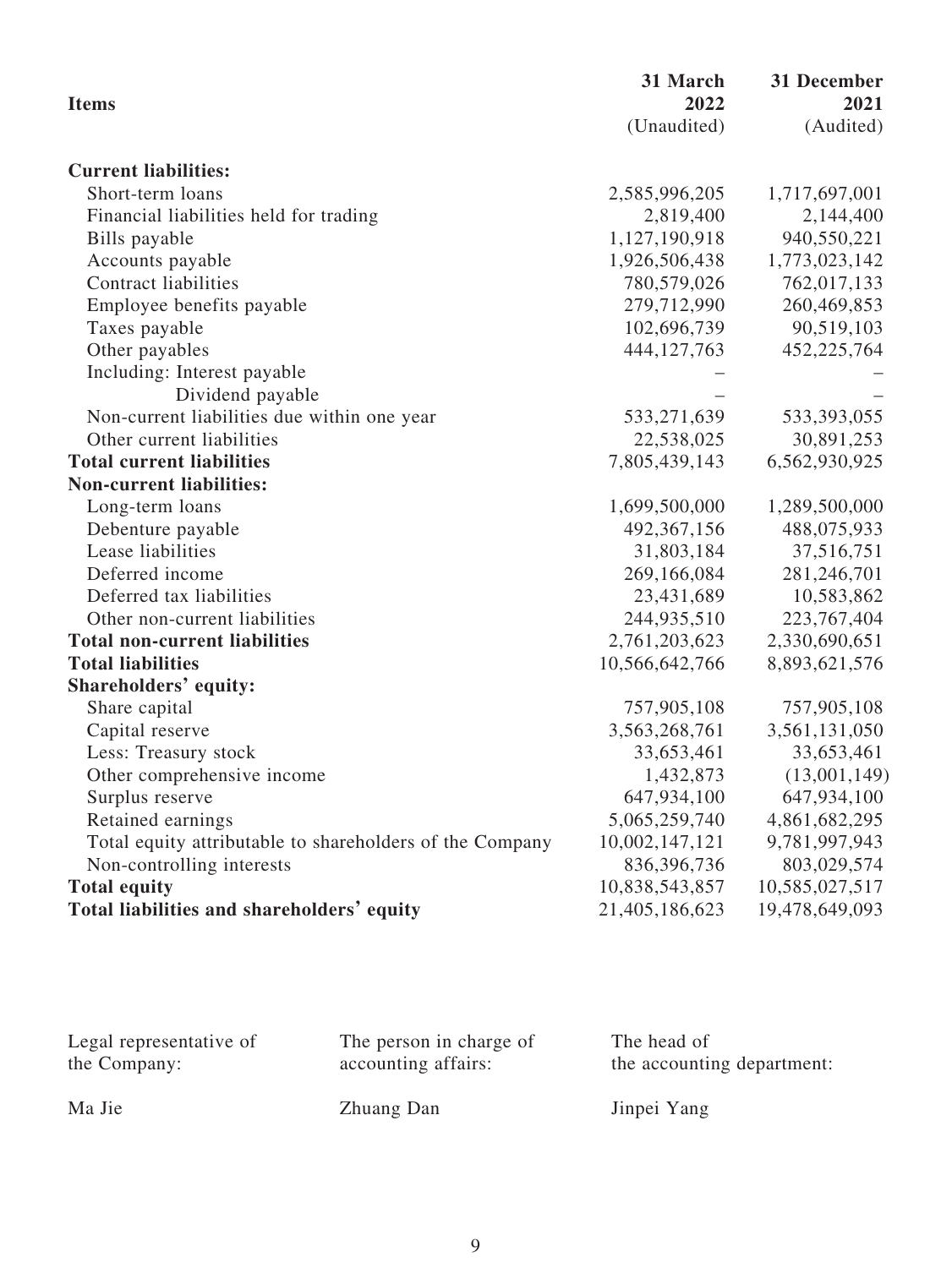## **Consolidated Income Statement For the three months ended 31 March 2022**

# **Entity: Yangtze Optical Fibre and Cable Joint Stock Limited Company**

(Expressed in RMB yuan)

|    | <b>Items</b>                                    | For the three<br>months ended<br>31 March 2022<br>(Unaudited) | For the three<br>months ended<br>31 March 2021<br>(Unaudited) |
|----|-------------------------------------------------|---------------------------------------------------------------|---------------------------------------------------------------|
| L. | <b>Operating income</b>                         | 2,981,678,053                                                 | 1,911,894,833                                                 |
|    | Less: Operating costs                           | 2,372,401,284                                                 | 1,530,546,590                                                 |
|    | Taxes and surcharges                            | 14,400,278                                                    | 5,714,174                                                     |
|    | Selling and distribution expenses               | 84,752,032                                                    | 49,651,179                                                    |
|    | General and administrative expenses             | 150,891,227                                                   | 123, 173, 603                                                 |
|    | Research and development expenses               | 139,289,734                                                   | 81,628,566                                                    |
|    | Financial expenses                              | 13,276,505                                                    | 21,603,463                                                    |
|    | Including: Interest expenses                    | 30,248,100                                                    | 14,225,297                                                    |
|    | Interest revenue                                | 8,989,146                                                     | 3,062,629                                                     |
|    | Add: Other income                               | 18,265,232                                                    | 13,539,418                                                    |
|    | Investment income                               | 33,990,122                                                    | 22,846,101                                                    |
|    | Including: Income from investment in associates |                                                               |                                                               |
|    | and joint ventures                              | (1,161,845)                                                   | 26,138,097                                                    |
|    | Gains from changes in fair value                | 795,298                                                       | 305,384                                                       |
|    | Credit losses                                   | (27, 583, 988)                                                | (39, 197, 823)                                                |
|    | <b>Impairment</b> losses                        | (10, 901, 302)                                                | (5,866,264)                                                   |
|    | Losses from asset disposals                     | (661, 874)                                                    | (30, 763)                                                     |
|    | <b>II. Operating profit</b>                     | 220,570,481                                                   | 91,173,311                                                    |
|    | Add: Non-operating income                       | 1,066,606                                                     | 1,340,500                                                     |
|    | Less: Non-operating expenses                    | 439,342                                                       | 2,616,438                                                     |
|    | III. Profit before income tax                   | 221, 197, 745                                                 | 89,897,373                                                    |
|    | Less: Income tax expenses                       | 10,815,422                                                    | 2,808,193                                                     |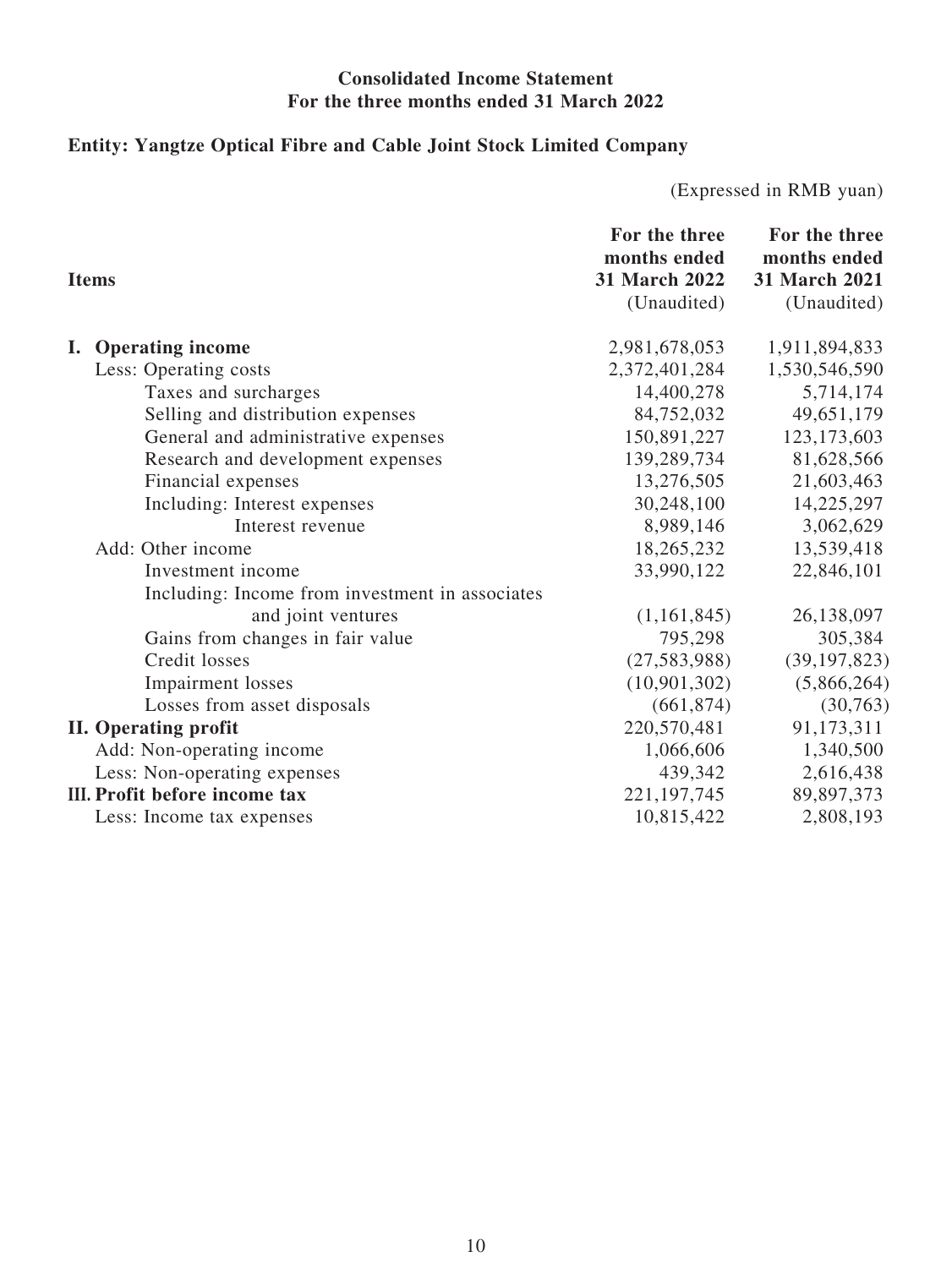| <b>Items</b>                                              | For the three<br>months ended<br>31 March 2022<br>(Unaudited) | For the three<br>months ended<br>31 March 2021<br>(Unaudited) |
|-----------------------------------------------------------|---------------------------------------------------------------|---------------------------------------------------------------|
| IV. Net profit for the period                             | 210,382,323                                                   | 87,089,180                                                    |
| (1) Net profit classified by continuity of operations     |                                                               |                                                               |
| 1. Net profit from continuing operations                  | 210,382,323                                                   | 87,089,180                                                    |
| 2. Net profit from discontinued operations                |                                                               |                                                               |
| (2) Net profit classified by ownership                    |                                                               |                                                               |
| 1. Shareholders of the Company                            | 203, 577, 445                                                 | 84,463,087                                                    |
| 2. Non-controlling interests                              | 6,804,878                                                     | 2,626,093                                                     |
| V. Other comprehensive income, net of tax                 | 15,805,664                                                    | (9,735,603)                                                   |
| Other comprehensive income (net of tax) attributable to   |                                                               |                                                               |
| shareholders of the Company                               | 14,434,022                                                    | (8,463,781)                                                   |
| (1) Items that will not be reclassified to profit or loss | (2,795,920)                                                   | 550,017                                                       |
| 1. Changes in fair value of investments                   |                                                               |                                                               |
| in other equity instruments                               | (2,795,920)                                                   | 550,017                                                       |
| (2) Items that may be reclassified subsequently to        |                                                               |                                                               |
| profit or loss                                            | 17,229,942                                                    | (9,013,798)                                                   |
| 1. Translation differences arising from translation of    |                                                               |                                                               |
| foreign currency financial statements                     | 17,229,942                                                    | (9,013,798)                                                   |
| Other comprehensive income (net of tax) attributable to   |                                                               |                                                               |
| non-controlling interests                                 | 1,371,642                                                     | (1,271,822)                                                   |
| VI. Total comprehensive income for the period             | 226, 187, 987                                                 | 77,353,577                                                    |
| Total comprehensive income attributable to                |                                                               |                                                               |
| shareholders of the Company                               | 218,011,467                                                   | 75,999,306                                                    |
| Total comprehensive income attributable to                |                                                               |                                                               |
| non-controlling interests                                 | 8,176,520                                                     | 1,354,271                                                     |
| VII. Earnings per share:                                  |                                                               |                                                               |
| (1) Basic earnings per share                              | 0.27                                                          | 0.11                                                          |
| (2) Diluted earnings per share                            | 0.27                                                          | 0.11                                                          |

For the business combination under common control effected in the current period, the net profit recognized by the merged party before the combination was RMB0, and the net profit recognized by the merged party in the previous reporting period was RMB0.

| Legal representative of | The person in charge of | The head of                |
|-------------------------|-------------------------|----------------------------|
| the Company:            | accounting affairs:     | the accounting department: |
| Ma Jie                  | Zhuang Dan              | Jinpei Yang                |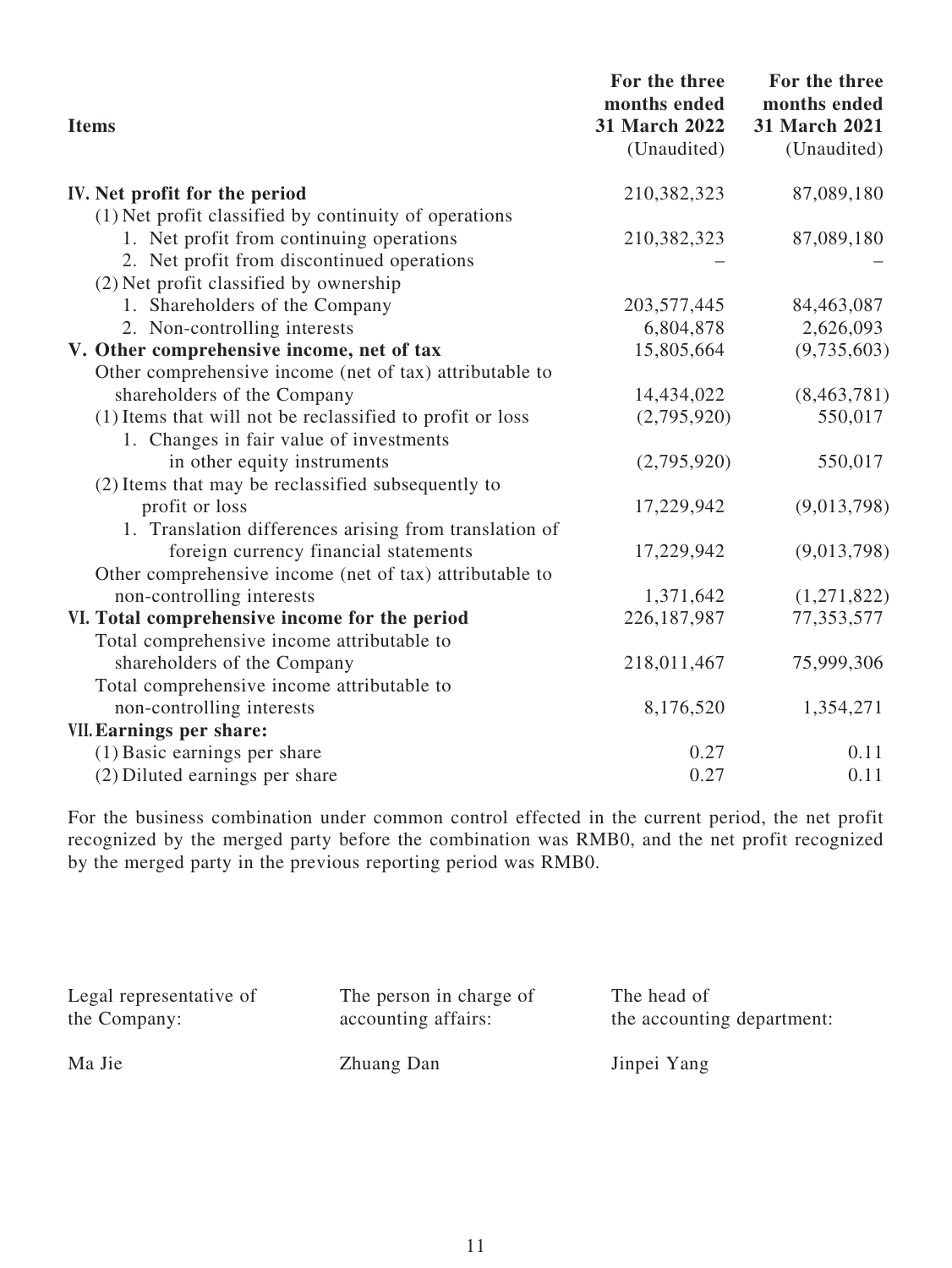### **Consolidated statement of Cash Flow For the three months ended 31 March 2022**

# **Entity: Yangtze Optical Fibre and Cable Joint Stock Limited Company**

(Expressed in RMB)

| <b>Items</b> |                                                            | For the three<br>months ended<br>31 March 2022<br>(Unaudited) | For the three<br>months ended<br>31 March 2021<br>(Unaudited) |
|--------------|------------------------------------------------------------|---------------------------------------------------------------|---------------------------------------------------------------|
|              | I. Cash flows from operating activities:                   |                                                               |                                                               |
|              | Proceeds from sale of goods and rendering of services      | 2,268,758,566                                                 | 1,387,204,539                                                 |
|              | Refund of taxes                                            | 31,528,568                                                    | 40,145,194                                                    |
|              | Proceeds from other operating activities                   | 45,220,127                                                    | 87,867,049                                                    |
|              | Sub-total of cash inflows                                  | 2,345,507,261                                                 | 1,515,216,782                                                 |
|              | Payment for goods and services                             | (2,168,225,711)                                               | (1,511,932,086)                                               |
|              | Payment to and for employees                               | (292, 567, 176)                                               | (241, 291, 838)                                               |
|              | Payment of various taxes                                   | (63, 179, 647)                                                | (40,036,333)                                                  |
|              | Payment for other operating activities                     | (98, 612, 758)                                                | (94, 912, 541)                                                |
|              | Sub-total of cash outflows                                 | (2,622,585,292)                                               | (1,888,172,798)                                               |
|              | Net cash outflow from operating activities                 | (277, 078, 031)                                               | (372, 956, 016)                                               |
|              | II. Cash flows from investing activities:                  |                                                               |                                                               |
|              | Proceeds from disposal of investments                      | 575,000,000                                                   | 206,529,336                                                   |
|              | Investments returns received                               | 13, 121, 201                                                  | 5,554,911                                                     |
|              | Net proceeds from disposal of fixed assets                 |                                                               | 13,920,824                                                    |
|              | Proceeds from other investing activities                   | 31,905,367                                                    | 9,828,338                                                     |
|              | Sub-total of cash inflows                                  | 620,026,568                                                   | 235,833,409                                                   |
|              | Payment for acquisition of fixed assets, intangible assets |                                                               |                                                               |
|              | and other long-term assets                                 | (207, 653, 101)                                               | (232, 537, 238)                                               |
|              | Payment for acquisition of investments                     | (778, 423, 400)                                               | (90,000,000)                                                  |
|              | Sub-total of cash outflows                                 | (986, 076, 501)                                               | (322, 537, 238)                                               |
|              | Net cash outflow from investing activities                 | (366, 049, 933)                                               | (86,703,829)                                                  |